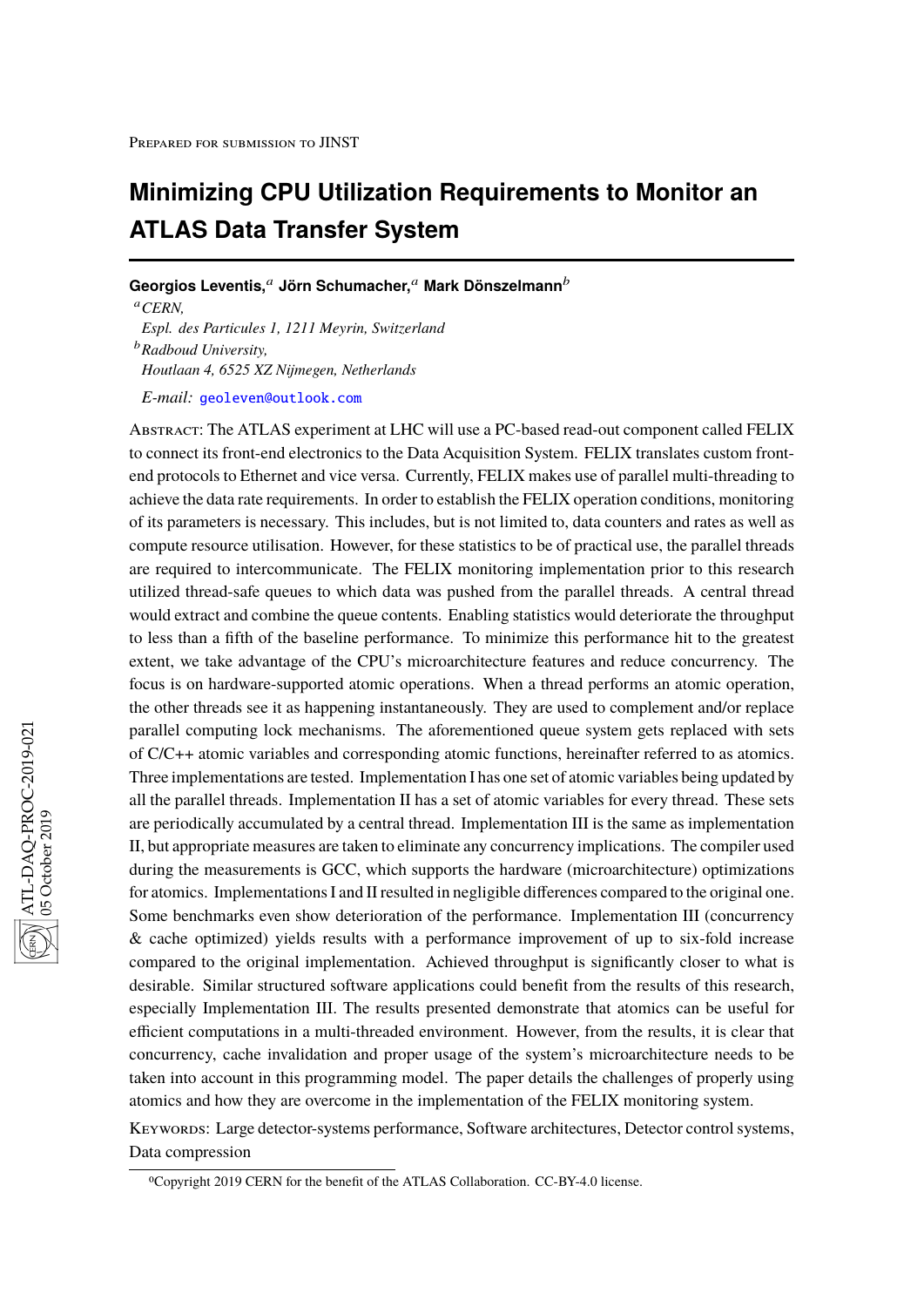# **Contents**

| $\mathbf{1}$     | <b>Introduction</b><br><b>Background</b> |                                      |                         |
|------------------|------------------------------------------|--------------------------------------|-------------------------|
| 2                |                                          |                                      | $\overline{\mathbf{2}}$ |
|                  | 2.1                                      | Setup                                | $\overline{2}$          |
|                  | 2.2                                      | Measurement methods                  | 3                       |
|                  | 2.3                                      | FelixCore software application       | $\overline{3}$          |
|                  | 2.4                                      | Original implementation              | 3                       |
| 3                | <b>Optimization Methods</b>              |                                      | 4                       |
|                  | 3.1                                      | Atomic Variables & Atomic Operations | 4                       |
|                  | 3.2                                      | Implementation I                     | $\overline{4}$          |
|                  | 3.3                                      | Implementation II                    | 5                       |
|                  | 3.4                                      | Implementation III                   | 6                       |
| $\boldsymbol{4}$ |                                          | <b>Conclusion</b>                    | 6                       |

## <span id="page-1-0"></span>**1 Introduction**

At the Large Hadron Collider (LHC) at CERN there are four major experiments, the biggest of which is ATLAS [\[1\]](#page-7-0). ATLAS is the largest detector by volume ever constructed for a particle collider. It is located in a cavern 100 m below ground. The detector generates about 1.6 MB per event at a rate of 40 million events per second, and the trigger system reduces these data to a manageable amount.

In ATLAS the TDAQ project has primary responsibility for Level 1 Triggers, Data Acquisition System (DAQ) and High Level Trigger (HLT) infrastructure [\[2\]](#page-7-1).

The Front-End Link eXchange (FELIX) [\[3\]](#page-7-2) system is a proposed solution for the interface between the data acquisition, detector control and TTC (Timing, Trigger and Control) systems and new or updated trigger and detector front-end electronics as shown in Figure [1.](#page-2-2) Its job is to route data from the front-end electronics of the ATLAS detector to ATLAS TDAQ commodity network. FELIX is a server-based system. Each server is a commodity PC that hosts two custom FPGA PCIe cards to be able to communicate with the front-end electronics of ATLAS. These cards are named FLX.

The custom firmware of the FLX cards supports two modes of operation: GBT mode and FULL mode [\[3\]](#page-7-2). GBT mode uses virtual links to the detector which are called E-Links. This paper focuses on GBT mode. This mode is the most demanding from the monitoring point of view since it implies much higher input frame rate than the FULL mode.

FelixCore is the software application that routes the data from the FLX PCIe cards to the commodity network. The problem is that the original implementation of the statistics module at the FelixCore application introduces a significant performance reduction of about ~85% in GBT mode.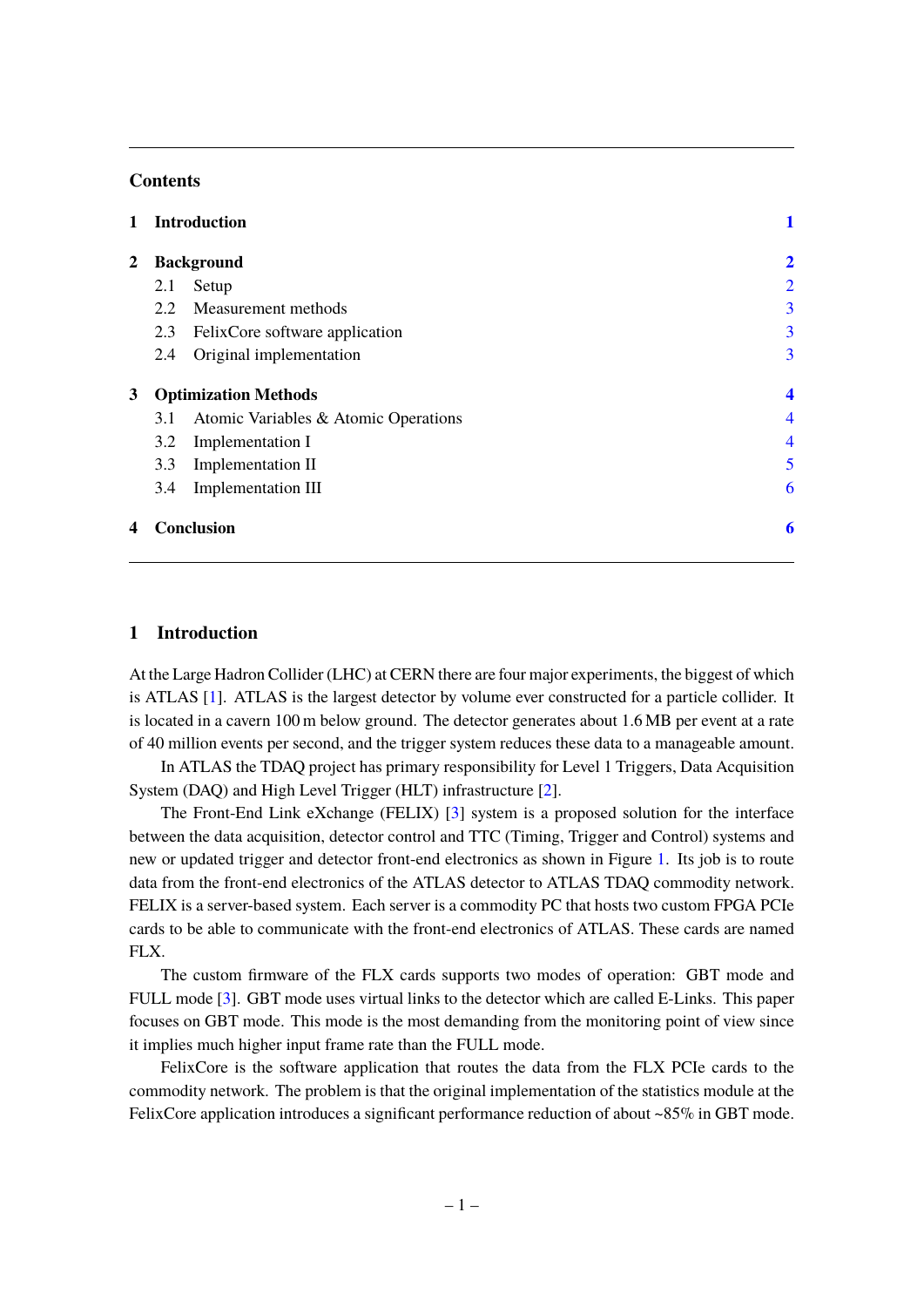

<span id="page-2-2"></span>**Figure 1**. Schematic of the placement of the FELIX system. The gray area represents a subset of detectors for which FELIX will be used for[\[3\]](#page-7-2).

This paper describes the original implementation with its problems along with the three different implementations which have been exercised to mitigate these problems.

# <span id="page-2-0"></span>**2 Background**

#### <span id="page-2-1"></span>**2.1 Setup**

The presented results were obtained on a FELIX candidate system (hereafter referenced as the server) whose specifications can be seen in Table [1.](#page-2-3)

The server also houses two FLX cards. Each card provides two logical PCIe endpoints (logical FLX cards) on the server. As such, in total there are four logical FLX logical cards listed by the operating system of the server.

| Motherboard | Supermicro X10SRW-F 1.02B                               |
|-------------|---------------------------------------------------------|
| <b>CPU</b>  | Intel®Xeon®CPU E5-1660 v4 @ 3.20 GHz                    |
| <b>RAM</b>  | 4x8GB DDR4 Registered 2400 MHz Samsung M393A1K43BB0-CRC |
| <b>SSD</b>  | Intel 240 Gb SSDSC2KB240G8                              |
| Ethernet    | Mellanox Technologies MT27800 Family (25 Gbps)          |
| O.S.        | CentOS 7 (CERN Version)                                 |
|             |                                                         |

<span id="page-2-3"></span>**Table 1**. Specifications of the FELIX server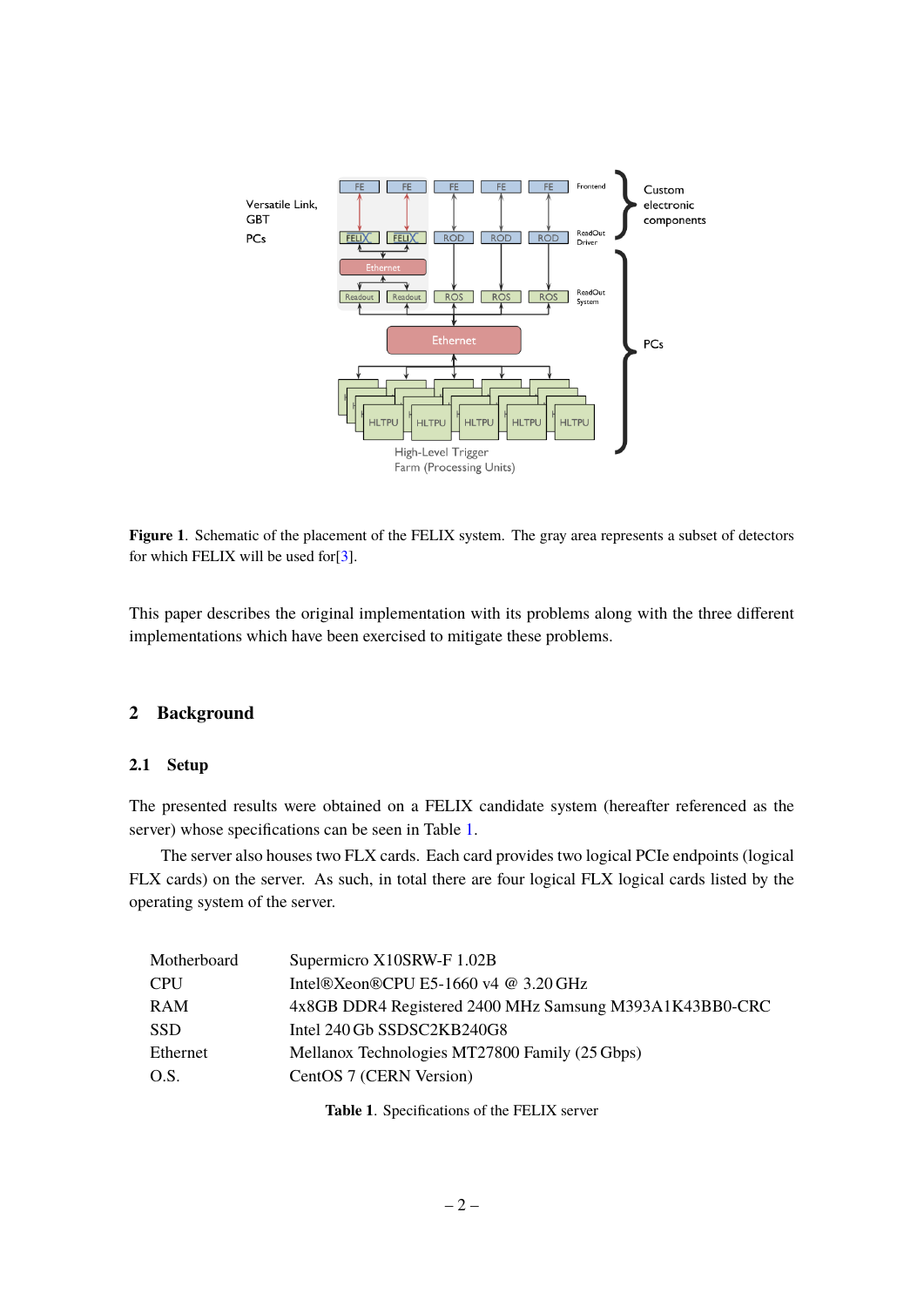### <span id="page-3-0"></span>**2.2 Measurement methods**

The key performance metric for a FELIX system is data throughput. The throughput describes the amount of data per unit time which the FELIX system can route from the physical links connecting the detector to the commodity network.

Each FELIX server will have data throughput as high as 1536 MB/s. It can be calculated as follows:

- 2 physical FLX cards,
- 2 logical FLX cards (PCIe endpoints) per physical FLX card,
- 12 links per logical FLX card,
- up to 8 E-Links per link,
- up to 40 bytes of data message size per E-Link,
- up to 100 kHz of data messages per E-Link.

Therefore the total amount is:  $2 \times 2 \times 12 \times 8 \times 40$  bytes  $\times 100$  kHz = 1536 MB/s

The throughput is measured in two ways. One is by measuring the data rate at which a client is receiving data from FelixCore, if said client is subscribed to all available E-Links on one FelixCore instance. The second is to get the measurement of the throughput from the statistics of FelixCore itself.

Various performance metrics like microarchitecture usage, cache invalidations, CPU utilization and time consumed by functions are obtained through the Intel® VTune™ Amplifier software suite (hereinafter referred to as "VTune"). This method is mainly used to identify the bottlenecks of our codebase.

### <span id="page-3-1"></span>**2.3 FelixCore software application**

FelixCore makes use of multiple parallel threads which are used to acquire (read) the data coming from the FLX cards and then push them to the network stack. Each data routing thread process only its own set of links or E-Links. There is no need for these threads to intercommunicate.

To obtain the baseline performance, the performance of the FelixCore application was measured with the statistics module disabled. By inspecting the code we come to the conclusion that the presence of the disabled statistics module has no impact on performance.

The results of the baseline measurement show that the application is able to handle a data throughput of up to  $\sim$  1.48 GB/s. This throughput is below the maximum amount of data expected from the detector. Optimizations, not related to statistics, are expected to be applied. As they are beyond the scope of this paper, we focus on achieving as close to the baseline rate as possible.

#### <span id="page-3-2"></span>**2.4 Original implementation**

In the original, non-optimized version, there is a dedicated statistics thread which maintains a concurrent queue for every statistics metric that is gathered. The routing threads enqueue values to these queues while processing data as seen in Figure [2.](#page-4-3) The concurrent queues used are moodycamel's ConcurrentQueue [\[4\]](#page-7-3).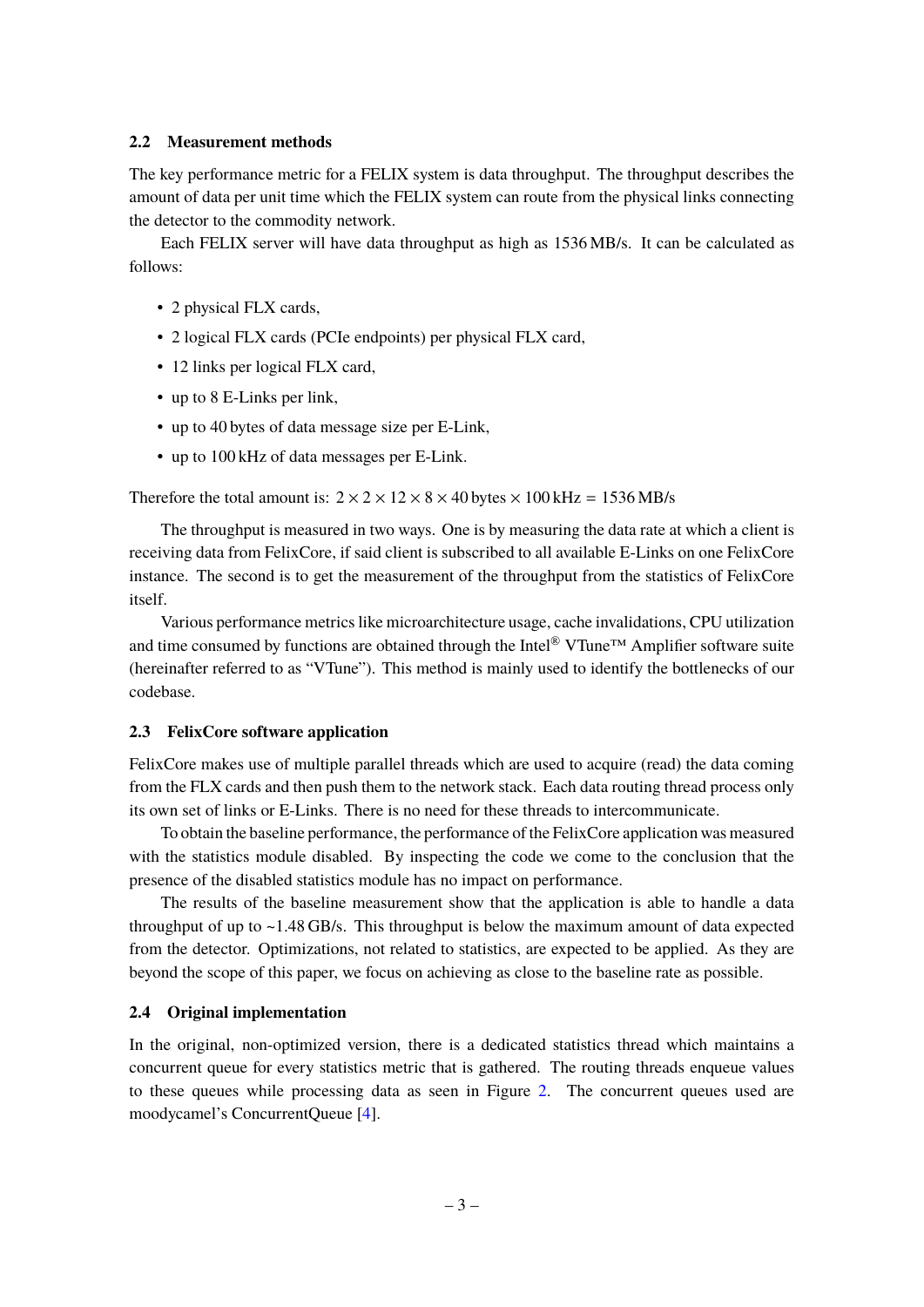The statistics thread has a loop which operates at regular configurable intervals. Part of its operation is to check the queues for values, dequeue and sum them up as needed. Thread safety and concurrency are managed by the concurrent queues as implied by their name.



<span id="page-4-3"></span>**Figure 2**. Original implementation

This original implementation works well for a small amount of data passing through the FelixCore application. However the synchronization, which is added to the data handling threads by the statistics module causes a major hit to the FelixCore data handling performance. The peak throughput of the FelixCore application decreases to about  $\sim$  0.23 GB/s which corresponds to  $\sim$  85% performance loss.

# <span id="page-4-0"></span>**3 Optimization Methods**

#### <span id="page-4-1"></span>**3.1 Atomic Variables & Atomic Operations**

The approach of reducing the performance hit of the statistics module is based on the use of atomic variables and operations in place of the concurrent queues. Recent Intel® CPUs take advantage of underlying hardware features [\[7\]](#page-7-4) to achieve synchronization tasks more efficiently. Atomic variables and their corresponding operations are usually described as a way to avoid mutual exclusion. They have a limited set of functionalities, but they are faster than locks and also lack deadlock and convoying problems. [\[8\]](#page-7-5)

#### <span id="page-4-2"></span>**3.2 Implementation I**

In implementation I, the concurrent queues are completely removed. The statistics thread creates a set of atomic variables as seen in Figure [3.](#page-5-1) The atomic counters include (but are not limited to): data packet / chunk counters, error counters, ports used, message sizes and blocks per threads.

The routing threads have a reference to the structure of the atomic variables. Each time a routing thread needs to update a certain statistics value, it does so by directly modifying the corresponding atomic variable with an atomic operation.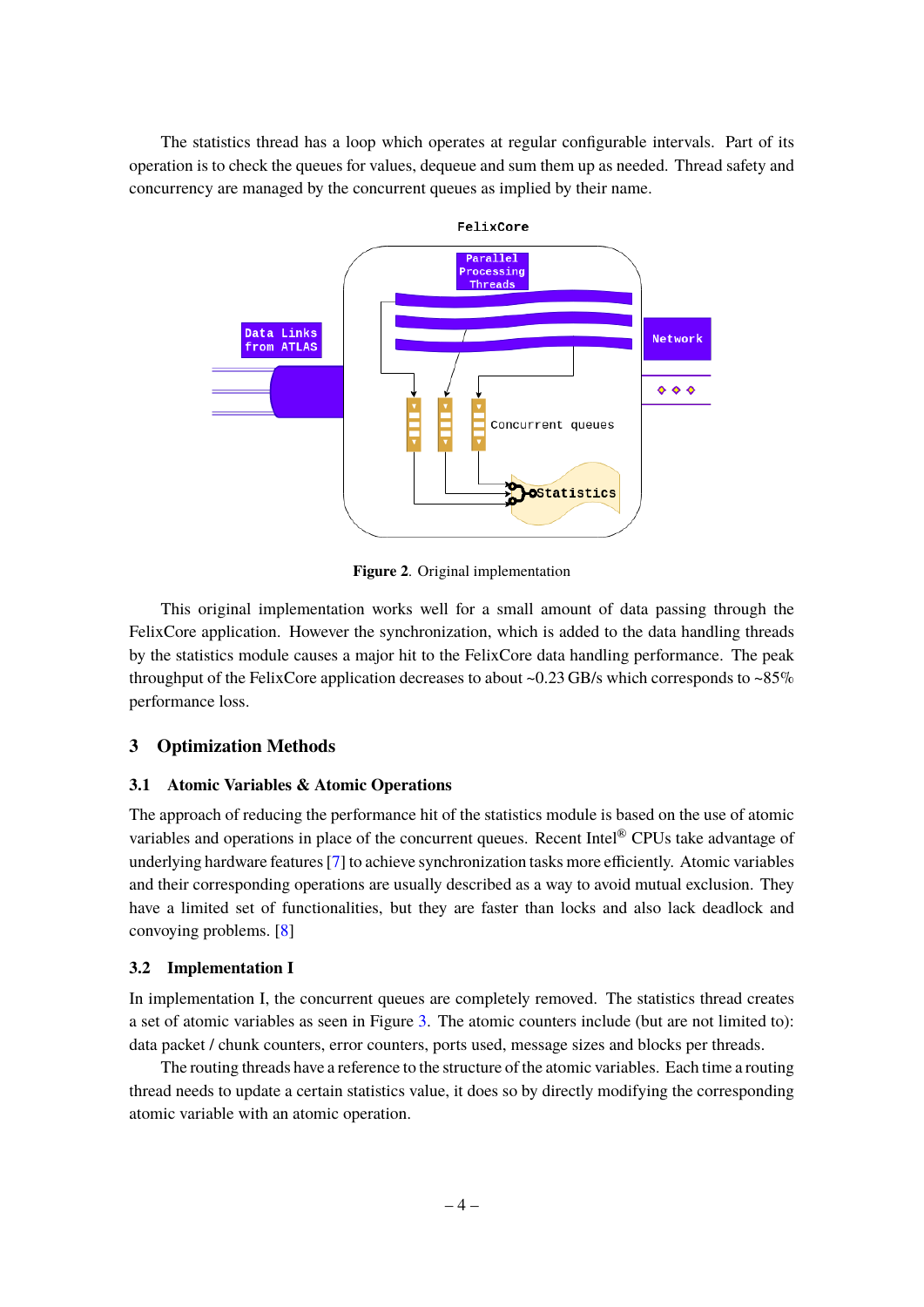

<span id="page-5-1"></span>**Figure 3**. Implementation I, the threads running and the statistics' set of atomic variables in memory

Measuring performance of this implementation yields results similar to the original implementation with no significant increase to the performance. This, alongside major concurrency issues observed through VTune, was the key factor which led to the creation of Implementation II.

# <span id="page-5-0"></span>**3.3 Implementation II**

In implementation II, each data routing thread uses a separate set of atomic variables. The statistics thread also uses a different set. The data routing threads update the values of their own sets as they route data. This is done so they do not have to operate on a shared set and as such removing the concurrency issues of implementation I. Each routing thread creates an update thread which at programmatically configurable intervals, tries to add the statistics data of its creator thread to the statistics data held by the statistics thread, using atomic operations.



<span id="page-5-2"></span>**Figure 4**. Implementation II, showing the possibility of all update threads trying to push their statistics simultaneously to the statistics thread.

Measuring the peak throughput for this implementation gives the result of  $\sim 0.87$  GB/s for a 0.1 s statistics update interval. This is an improvement compared to the original implementation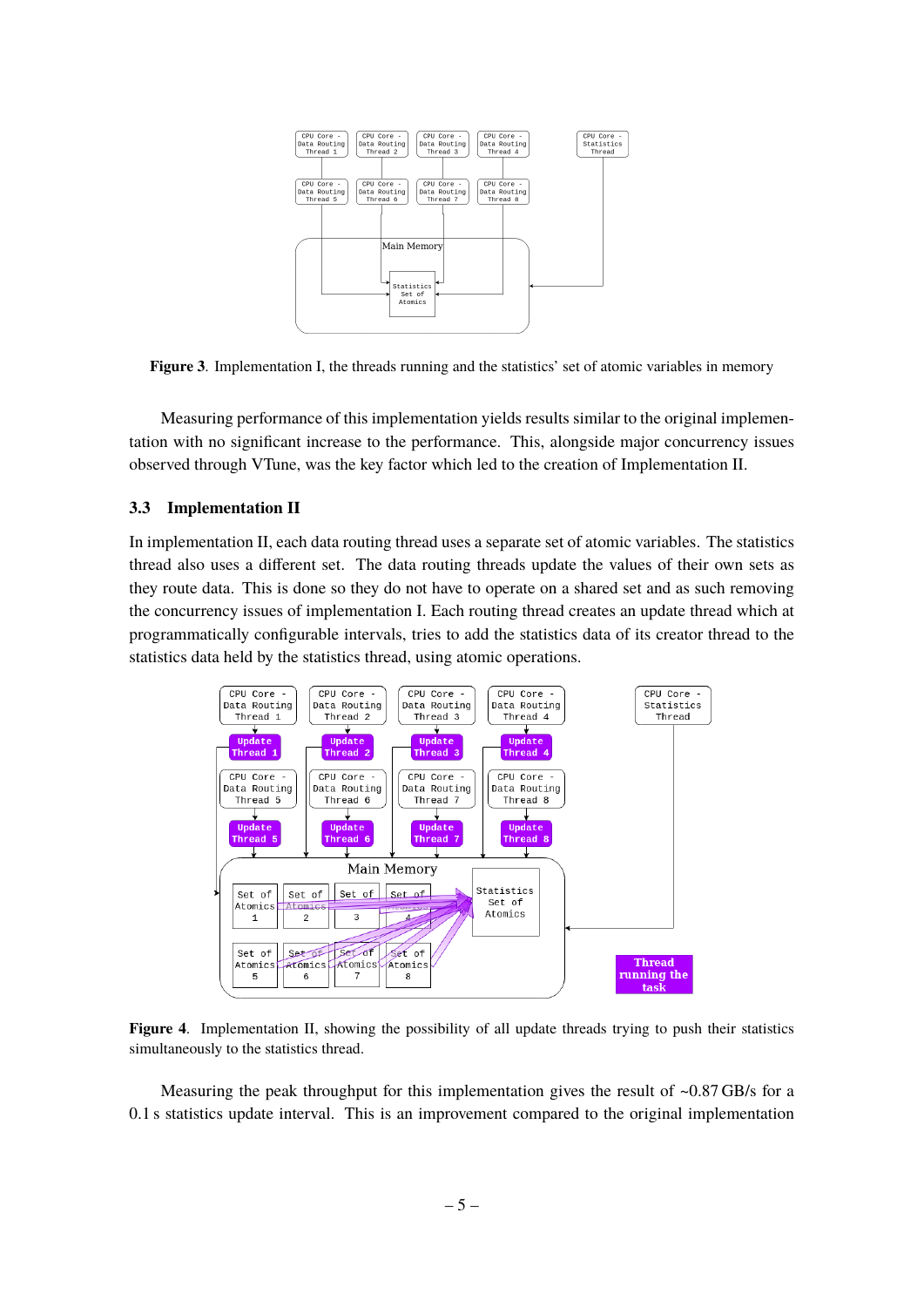but it is still only ~60% of the target rate. Analysis from VTune shows that there still are some concurrency issues which were often manifested as cache invalidation problems. The data routing threads, due to their synchronous start, also have a great probability of trying to push their values simultaneously to the statistics thread, which makes them stall while waiting for the others to finish, as seen in Figure [4.](#page-5-2)

## <span id="page-6-0"></span>**3.4 Implementation III**

The design of implementation III, resembles that of implementation II. The structure of the atomic variables is exactly the same. The way the statistics data are gathered from the data routing threads is altered. Instead of the data routing threads attempting to push their data to the statistics thread, which can lead to possible concurrency issues, the statistics thread itself retrieves them serially, with no possibility of this happening in a concurrent way.

The measured throughput of this implementation is  $\sim$  1.18 GB/s. This is a five-fold improvement over the original implementation and as such a general improvement over all previous implementations.



<span id="page-6-2"></span>**Figure 5.** Comparison of the throughput achievable by FelixCore with no statistics, the original implementation and the three implementations described within this paper.

### <span id="page-6-1"></span>**4 Conclusion**

To sum up, our research concluded with a desirable result. The performance hit of implementation III is only  $\sim$ 20% compared to not having statistics. It is also  $\sim$  5 times the performance of the original implementation as seen in Figure [5.](#page-6-2) Further future work on the rest of the application is required to achieve the target rate of 1.5 GB/s which is needed by the ATLAS experiment at LHC while having the statistics module enabled. The current results get us closer to this goal.